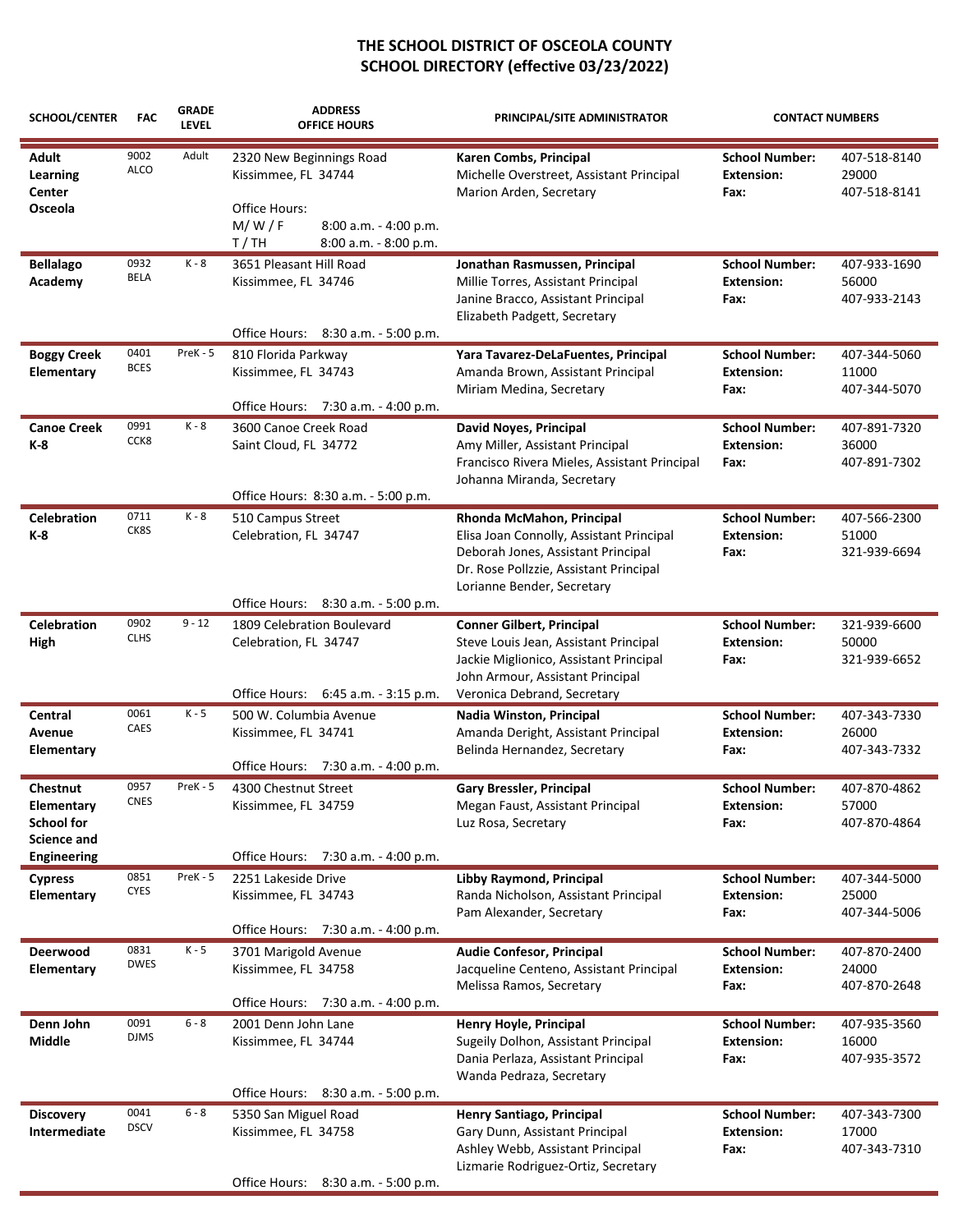| SCHOOL/CENTER                    | <b>FAC</b><br>0961<br><b>ELES</b> | <b>GRADE</b><br><b>LEVEL</b><br>$K - 5$ | <b>ADDRESS</b><br><b>OFFICE HOURS</b><br>4001 Boggy Creek Road<br>Kissimmee, FL 34744            | PRINCIPAL/SITE ADMINISTRATOR<br>William Hennessy, Principal<br>Cheryl "Cheri" Knoebel, Assistant Principal<br>Yolanda Cantrell, Secretary                                | <b>CONTACT NUMBERS</b>                             |                                       |
|----------------------------------|-----------------------------------|-----------------------------------------|--------------------------------------------------------------------------------------------------|--------------------------------------------------------------------------------------------------------------------------------------------------------------------------|----------------------------------------------------|---------------------------------------|
| East Lake<br>Elementary          |                                   |                                         |                                                                                                  |                                                                                                                                                                          | <b>School Number:</b><br><b>Extension:</b><br>Fax: | 407-943-8450<br>45000<br>407-943-7255 |
|                                  |                                   |                                         | Office Hours: 7:30 a.m. - 4:00 p.m.                                                              |                                                                                                                                                                          |                                                    |                                       |
| <b>Flora Ridge</b><br>Elementary | 0931<br>FRES                      | PreK - 5                                | 2900 Dyer Boulevard<br>Kissimmee, FL 34741<br>Office Hours: 7:30 a.m. - 4:00 p.m.                | <b>Dustin Sassic, Principal</b><br>Tracey Merritt, Assistant Principal<br>Mildred "Millie" Mercado, Secretary                                                            | <b>School Number:</b><br><b>Extension:</b><br>Fax: | 407-933-3999<br>62000<br>407-933-3998 |
| Gateway<br>High                  | 0601<br><b>GWHS</b>               | $9 - 12$                                | 93 Panther Paws Trail<br>Kissimmee, FL 34744                                                     | James Long, Principal<br>Demetrik Harris, Assistant Principal<br>Yvette Ponzoa, Assistant Principal<br>Myrmarie Graw-Gonzalez, Assistant Prin.<br>Katie Eaton, Secretary | <b>School Number:</b><br><b>Extension:</b><br>Fax: | 407-935-3600<br>82000<br>407-935-3609 |
|                                  |                                   |                                         | Office Hours: 6:45 a.m. - 3:15 p.m.                                                              |                                                                                                                                                                          |                                                    |                                       |
| Harmony<br>Community             | 0011<br><b>HRCS</b>               | $K - 5$                                 | 3365 Schoolhouse Road<br>St. Cloud, FL 34773<br>Office Hours: 7:30 a.m. - 4:00 p.m.              | Sandra Davenport, Principal<br>Beth Telemko, Assistant Principal<br>Shannon Allen, Secretary                                                                             | <b>School Number:</b><br><b>Extension:</b><br>Fax: | 407-892-1655<br>31000<br>407-343-8745 |
| Harmony<br>Middle                | 0252<br><b>HRMS</b>               | $6 - 8$                                 | 3725 Arthur J. Gallagher Boulevard<br>St. Cloud, FL 34771<br>Office Hours: 8:30 a.m. - 5:00 p.m. | Frank Telemko, Principal<br>Jack Carr, Assistant Principal<br>Matthew Deright, Assistant Principal<br>Tabitha Arscott, Secretary                                         | <b>School Number:</b><br><b>Extension:</b><br>Fax: | 407-593-0416<br>63000<br>407-593-0417 |
| Harmony                          | 0922                              | $9 - 12$                                | 3601 Arthur J. Gallagher Boulevard                                                               | Jim Hickey, Principal                                                                                                                                                    | <b>School Number:</b>                              | 407-933-9900                          |
| High                             | <b>HRHS</b>                       |                                         | St. Cloud, FL 34771<br>Office Hours: 6:45 a.m. - 3:15 p.m.                                       | Maria Carroll, Assistant Principal<br>Amanda Yontz, Assistant Principal<br>Dr. La Tonia Harris, Assistant Principal<br>Stephanie Jones, Secretary                        | <b>Extension:</b><br>Fax:                          | 55000<br>407-933-9901                 |
| <b>Hickory Tree</b>              | 0501                              | $K - 5$                                 | 2355 Old Hickory Tree Road                                                                       | Alison Doe, Principal                                                                                                                                                    | <b>School Number:</b>                              | 407-891-3120                          |
| Elementary                       | <b>HTES</b>                       |                                         | St. Cloud, FL 34772                                                                              | Faith Salvato, Assistant Principal<br>Patricia "Trish" O'Neill, Secretary                                                                                                | <b>Extension:</b><br>Fax:                          | 21000<br>407-891-3129                 |
|                                  |                                   | $PreK - 5$                              | Office Hours: 7:30 a.m. - 4:00 p.m.                                                              |                                                                                                                                                                          |                                                    |                                       |
| <b>Highlands</b><br>Elementary   | 0071<br><b>HLES</b>               |                                         | 800 West Donegan Avenue<br>Kissimmee, FL 34741                                                   | Patricia Cummins, Principal<br>Sandra Ramirez, Assistant Principal<br>Daisy Burgos, Secretary                                                                            | <b>School Number:</b><br><b>Extension:</b><br>Fax: | 407-935-3620<br>27000<br>407-935-3629 |
|                                  |                                   |                                         | 7:30 a.m. - 4:00 p.m.<br>Office Hours:                                                           |                                                                                                                                                                          |                                                    |                                       |
| Horizon<br>Middle                | 0341<br><b>HZMS</b>               | $6 - 8$                                 | 2020 Ham Brown Road<br>Kissimmee, FL 34746                                                       | <b>Michael Ballone, Principal</b><br>Keith Anakotta, Assistant Principal<br>Deanna Hebbler, Assistant Principal<br>Jeannie Spitzer, Secretary                            | <b>School Number:</b><br><b>Extension:</b><br>Fax: | 407-943-7240<br>86000<br>407-343-8661 |
|                                  |                                   |                                         | Office Hours:<br>8:30 a.m - 5:00 p.m.                                                            |                                                                                                                                                                          |                                                    |                                       |
| Kissimmee<br>Elementary          | 0042<br><b>KMES</b>               | PreK - 5                                | 3700 West Donegan Avenue<br>Kissimmee, FL 34741                                                  | Nathan Deright, Principal<br>Elizabeth Terry, Assistant Principal<br>Ashlee O'Berry, Secretary                                                                           | <b>School Number:</b><br><b>Extension:</b><br>Fax: | 407-935-3640<br>33000<br>407-935-3651 |
|                                  |                                   |                                         | Office Hours: 7:30 a.m. - 4:00 p.m.                                                              |                                                                                                                                                                          |                                                    |                                       |
| Kissimmee<br><b>Middle</b>       | 0251<br><b>KMMS</b>               | $6 - 8$                                 | 2410 Dyer Boulevard<br>Kissimmee, FL 34741                                                       | Eugenia Rolando, Principal<br>Michael Melvin, Assistant Principal<br>Jane Mabra, Assistant Principal<br>Maria Cosme, Secretary                                           | <b>School Number:</b><br><b>Extension:</b><br>Fax: | 407-870-0857<br>89000<br>407-870-5669 |
|                                  |                                   |                                         | Office Hours: 8:30 a.m. - 5:00 p.m.                                                              |                                                                                                                                                                          |                                                    |                                       |
| Koa<br>Elementary                | 0300<br>KOAE                      | $K - 5$                                 | 5000 Koa Street<br>Kissimmee, FL 34758                                                           | A. Michelle Perez-Schwartz, Principal<br>Erica Sanders, Assistant Principal<br>Crystal Figueroa Davison, Secretary                                                       | <b>School Number:</b><br><b>Extension:</b><br>Fax: | 407-518-1161<br>41000<br>407-518-2012 |
|                                  |                                   |                                         | Office Hours: 7:30 a.m. - 4:00 p.m.                                                              |                                                                                                                                                                          |                                                    |                                       |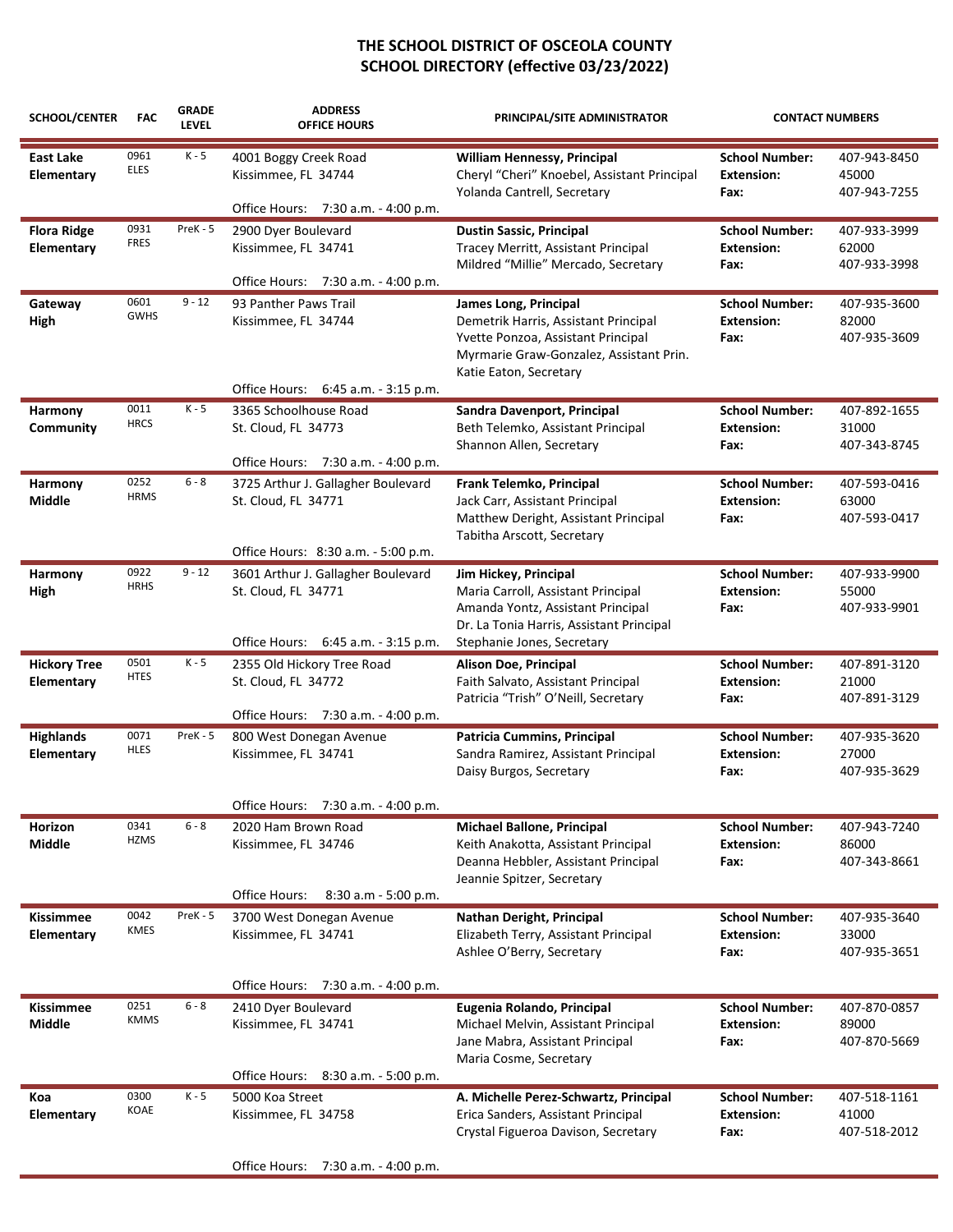| SCHOOL/CENTER                                                 | <b>FAC</b>          | <b>GRADE</b><br><b>LEVEL</b> | <b>ADDRESS</b><br><b>OFFICE HOURS</b>                                                      | PRINCIPAL/SITE ADMINISTRATOR                                                                                                                                                     | <b>CONTACT NUMBERS</b>                             |                                       |
|---------------------------------------------------------------|---------------------|------------------------------|--------------------------------------------------------------------------------------------|----------------------------------------------------------------------------------------------------------------------------------------------------------------------------------|----------------------------------------------------|---------------------------------------|
| Lakeview<br>Elementary                                        | 0801<br>LVES        | PreK - 5                     | 2900 5th Street<br>St. Cloud, FL 34769                                                     | <b>Melanie Cleveland, Principal</b><br>Jose Vazquez, Assistant Principal<br>Roberta Baldwin, Secretary                                                                           | <b>School Number:</b><br><b>Extension:</b><br>Fax: | 407-891-3220<br>22000<br>407-891-3228 |
|                                                               |                     |                              | Office Hours: 7:30 a.m. - 4:00 p.m.                                                        |                                                                                                                                                                                  |                                                    |                                       |
| Liberty<br>High                                               | 0842<br>LBHS        | $9 - 12$                     | 4250 Pleasant Hill Road<br>Kissimmee, FL 34746                                             | <b>Misty Cruz, Principal</b><br>Marc Hernandez, Assistant Principal<br>Laurel Ramsey, Assistant Principal<br>Rebecca Rutkowski, Assistant Principal<br>Iris Rodriguez, Secretary | <b>School Number:</b><br><b>Extension:</b><br>Fax: | 407-933-3910<br>60000<br>407-933-9990 |
|                                                               |                     |                              | Office Hours:<br>6:45 a.m. - 3:15 p.m                                                      |                                                                                                                                                                                  |                                                    |                                       |
| Michigan<br>Ave.<br>Elementary                                | 0271<br><b>MAES</b> | PreK - 5                     | 2015 S. Michigan Avenue<br>St. Cloud, FL 34769                                             | Diane Crook-Nichols, Principal<br>Erin Williams, Assistant Principal<br>Priscilla Vale, Secretary                                                                                | <b>School Number:</b><br><b>Extension:</b><br>Fax: | 407-891-3140<br>87000<br>407-891-3149 |
|                                                               |                     |                              | Office Hours: 7:30 a.m. - 4:00 p.m.                                                        |                                                                                                                                                                                  |                                                    |                                       |
| <b>Mill Creek</b><br>Elementary                               | 0701<br><b>MCES</b> | PreK - 5                     | 1700 Mill Slough Road<br>Kissimmee, FL 34744                                               | Latricia Pinder, Principal<br>Catherine Hiltunen, Assistant Principal<br>Gerry Miles, Secretary                                                                                  | <b>School Number:</b><br><b>Extension:</b><br>Fax: | 407-935-3660<br>13000<br>407-935-3667 |
|                                                               |                     |                              | Office Hours: 7:30 a.m. - 4:00 p.m.                                                        |                                                                                                                                                                                  |                                                    |                                       |
| Narcoossee<br>Elementary                                      | 0043<br><b>NCES</b> | PreK - 5                     | 2690 N. Narcoossee Road<br>St. Cloud, FL 34771<br>Office Hours: 7:30 a.m. - 4:00 p.m.      | <b>Scott Knoebel, Principal</b><br>Rachel Bynum, Assistant Principal<br>Amanda Smith, Assistant Principal<br>Sandra "Rena" Avant, Secretary                                      | <b>School Number:</b><br><b>Extension:</b><br>Fax: | 407-892-6858<br>42000<br>407-518-2009 |
| Narcoossee<br>Middle                                          | 0040<br><b>NCMS</b> | $6 - 8$                      | 2700 N. Narcoossee Road<br>St. Cloud, FL 34771                                             | Gary Weeden, Principal<br>Lucille Schneider, Assistant Principal<br>Jared Stewart, Assistant Principal<br>Kelly Mott, Secretary                                                  | <b>School Number:</b><br><b>Extension:</b><br>Fax: | 407-891-6600<br>32000<br>407-891-6610 |
|                                                               | 0962                | $9 - 12$                     | Office Hours: 8:30 a.m. - 5:00 p.m.                                                        |                                                                                                                                                                                  |                                                    |                                       |
| <b>NeoCity</b><br>Academy                                     | <b>NEOA</b>         |                              | 195 NeoCity Way<br>Kissimmee, FL 34744                                                     | <b>Michael Meechin, Principal</b><br>Justin Seabolt, Assistant Principal<br>Cristina Morales, Secretary                                                                          | <b>School Number:</b><br><b>Extension:</b><br>Fax: | 407-933-3903<br>35000<br>407-933-9903 |
|                                                               |                     |                              | Office Hours: 6:30 a.m. - 3:00 p.m.                                                        |                                                                                                                                                                                  |                                                    |                                       |
| <b>Neptune</b><br>Elementary                                  | 0933<br><b>NPES</b> | PreK - 5                     | 1200 Betsy Ross Lane<br>St. Cloud, FL 34769                                                | Shannon Mahoney, Principal<br>Kelly Rodgers, Assistant Principal<br>Minerva Perez Santiago, Secretary                                                                            | <b>School Number:</b><br><b>Extension:</b><br>Fax: | 407-892-8387<br>61000<br>407-957-2684 |
|                                                               |                     |                              | Office Hours: 7:30 a.m. - 4:00 p.m.                                                        |                                                                                                                                                                                  |                                                    |                                       |
| <b>Neptune</b><br>Middle                                      | 0311<br><b>NPMS</b> | $6 - 8$                      | 2727 Neptune Road<br>Kissimmee, FL 34744                                                   | <b>Thomas Rademacher, Principal</b><br>Frankie Franceschi, Assistant Principal<br>Kara Crisp, Assistant Principal<br>Ari Jimenez, Secretary                                      | <b>School Number:</b><br><b>Extension:</b><br>Fax: | 407-935-3500<br>18000<br>407-935-3519 |
|                                                               |                     |                              | Office Hours: 8:30 a.m. - 5:00 p.m.                                                        |                                                                                                                                                                                  |                                                    |                                       |
| <b>New</b><br><b>Beginnings</b><br><b>Education</b><br>Center | 9036<br><b>NBEC</b> | $K - 12$                     | 2599 W. Vine Street<br>Kissimmee, FL 34741                                                 | <b>Ashley Condo, Principal</b><br>Georgette Paul-Zin, Assistant Principal<br>Mayra Delgado, Secretary                                                                            | <b>School Number:</b><br><b>Extension:</b><br>Fax: | 407-348-4466<br>52000<br>407-348-4069 |
|                                                               |                     |                              | Office Hours: 7:30 a.m. - 4:00 p.m.                                                        |                                                                                                                                                                                  |                                                    |                                       |
| <b>OASIS</b><br><b>Adolescent</b><br>Campus                   | 9020                | $6 - 12$                     | P.O. Box 809<br>Intercession City, FL 33848                                                | Karen Combs, Principal<br>Marion Arden, Secretary                                                                                                                                | <b>School Number:</b><br><b>Extension:</b><br>Fax: | 407-518-2932<br>34000<br>407-933-3911 |
|                                                               |                     |                              | Office Hours: 7:00 a.m. - 3:00 p.m.                                                        |                                                                                                                                                                                  |                                                    |                                       |
| Osceola<br><b>County School</b><br>for the Arts               | 0921<br><b>OCSA</b> | $6 - 12$                     | 3151 N. Orange Blossom Trail<br>Kissimmee, FL 34744<br>Office Hours: 8:15 a.m. - 4:45 p.m. | <b>Dennis Neal, Principal</b><br>Mark Conners, Assistant Principal<br>Dr. Lisa-Renee Gilford, Assistant Principal<br>Denise Rodriguez Romero, Secretary                          | <b>School Number:</b><br><b>Extension:</b><br>Fax: | 407-931-4803<br>47000<br>407-931-3019 |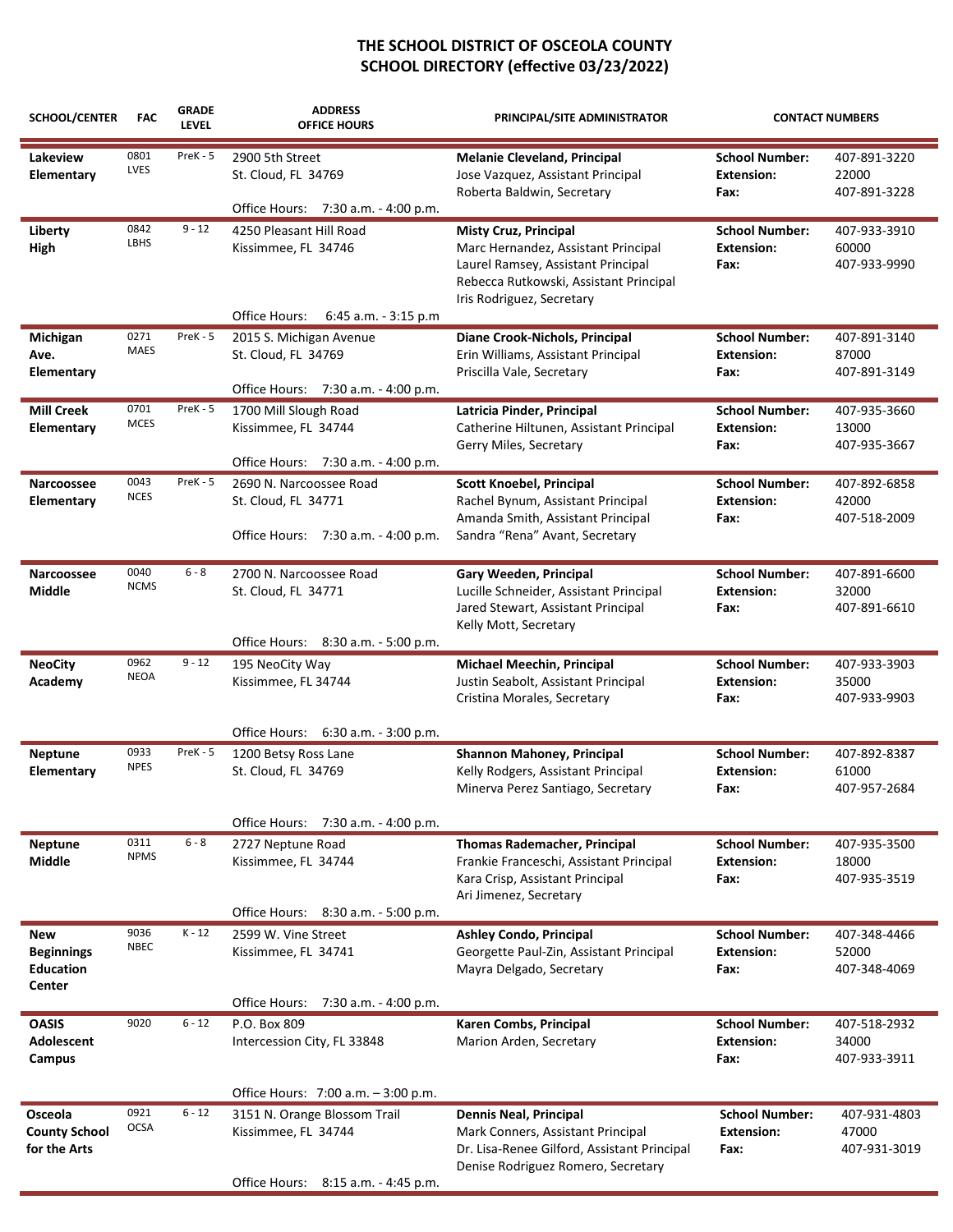| <b>SCHOOL/CENTER</b>                                         | <b>FAC</b>                   | <b>GRADE</b><br><b>LEVEL</b> | <b>ADDRESS</b><br><b>OFFICE HOURS</b>                                                                                          | PRINCIPAL/SITE ADMINISTRATOR                                                                                                                                                  | <b>CONTACT NUMBERS</b>                                            |                                                       |
|--------------------------------------------------------------|------------------------------|------------------------------|--------------------------------------------------------------------------------------------------------------------------------|-------------------------------------------------------------------------------------------------------------------------------------------------------------------------------|-------------------------------------------------------------------|-------------------------------------------------------|
| Osceola<br>High                                              | 0081<br><b>OCHS</b>          | $9 - 12$                     | 420 S. Thacker Avenue<br>Kissimmee, FL 34741<br>Office Hours: 6:45 a.m. - 3:15 p.m.                                            | Johanna Santiago, Principal<br>Erica Walters, Assistant Principal<br>Bronsky Bryant, Assistant Principal<br>Ivet Rivera, Assistant Principal<br>Doris Rodriguez, Secretary    | <b>School Number:</b><br><b>Extension:</b><br>Fax:                | 407-518-5400<br>40000<br>407-943-7909                 |
| Osceola<br>Juvenile<br>Commitment                            | 0859                         | <b>DOP</b><br>$6 - 12$       | 2330 New Beginnings Road<br>Kissimmee, FL 34744<br>Office Hours: 6:30 a.m. - 3:00 p.m.                                         | Karen Combs, Principal<br>Marion Arden, Secretary                                                                                                                             | <b>School Number:</b><br><b>Extension:</b><br>Fax:                | 407-350-4900<br>37310<br>407-344-1050                 |
| Osceola<br><b>Technical</b><br>College -<br><b>Kissimmee</b> | 0861<br><b>OTEC</b>          | Adult                        | 501 Simpson Road<br>Kissimmee, FL 34744<br>Office Hours:<br>7:00 a.m. - 6:00 p.m.<br>M/T/TH<br>7:00 a.m. - 4:00 p.m.<br>W/F    | Patricia Collins, Principal<br>Sheryl Reyes-Cuevas, Assistant Principal<br>Karen Billittier, Secretary                                                                        | <b>School Number:</b><br><b>Extension:</b><br>Fax:<br>Admin. Fax: | 407-344-5080<br>15000<br>407-344-5089<br>407-931-5199 |
| Osceola<br><b>Technical</b><br>College -<br>Poinciana        | 0951<br><b>OTCP</b>          | Adult                        | 1030 Cypress Parkway<br>Kissimmee, FL 34759<br>Office Hours:<br>M/W/F<br>7:00 a.m. - 3:30 p.m.<br>T/TH<br>7:00 a.m. - 8:00 p.m | Dr. Nykowanna Sloan, Assistant Principal<br>Karen Billittier, Secretary                                                                                                       | <b>School Number:</b><br><b>Extension:</b><br>Fax:                | 407-343-7341<br>54000<br>407-870-1418                 |
| Osceola<br><b>Technical</b><br>College-<br>St. Cloud         | 0950<br><b>OTCS</b>          | Adult                        | 2901 17th Street<br>St. Cloud, FL 34769<br>Office Hours:<br>$M/T/W/TH$ 7:00 a.m. - 6:00 p.m.<br>7:00 a.m. - 4:00 p.m.<br>F.    | <b>Eugene French, Assistant Principal</b><br>Karen Billittier, Secretary                                                                                                      | <b>School Number:</b><br><b>Extension:</b><br>Fax:                | 407-343-7342<br>53000<br>407-870-1409                 |
| Osceola<br>Virtual<br>School                                 | 7001<br>7004<br>7006<br>OVSS | $K-12$                       | 1907 Michigan Avenue<br>St. Cloud, FL 34769<br>Office Hours: 7:30 AM - 4:00 PM                                                 | <b>Marcia Clevenger, Director</b><br>Dr. Sabine Laser, Assistant Principal<br>Danielle Springer, Secretary                                                                    | <b>School Number:</b><br><b>Extension:</b><br>Fax:                | 407-870-1445<br>64000<br>407-870-1441                 |
| Parkway<br>Middle                                            | 0821<br>PWMS                 | $6 - 8$                      | 857 Florida Parkway<br>Kissimmee, FL 34743<br>Office Hours: 8:30 a.m. - 5:00 p.m.                                              | <b>Megan Gould, Principal</b><br>Stephen Reid, Assistant Principal<br>Rolando Casado, Assistant Prinicpal<br>Kayla Gonzalez, Secretary                                        | <b>School Number:</b><br><b>Extension:</b><br>Fax:                | 407-344-7000<br>19000<br>407-348-2797                 |
| Partin<br><b>Settlement</b><br>Elementary                    | 0904<br><b>PSES</b>          | $K - 5$                      | 2434 Remington Boulevard<br>Kissimmee, FL 34744<br>Office Hours: 7:30 a.m. - 4:00 p.m.                                         | Karen "Casey" Corbett, Principal<br>Melissa Ortiz, Assistant Principal<br>June Jansen, Secretary                                                                              | <b>School Number:</b><br><b>Extension:</b><br>Fax:                | 407-518-2000<br>44000<br>407-518-2019                 |
| <b>Pleasant Hill</b><br>Elementary                           | 0811<br>PHES                 | PreK - 5                     | 1801 Jack Calhoun Drive<br>Kissimmee, FL 34741                                                                                 | Shelby Pagan, Principal<br>Joanie Miranda, Assistant Principal<br>Dorothy Kraus, Secretary                                                                                    | <b>School Number:</b><br><b>Extension:</b><br>Fax:                | 407-935-3700<br>28000<br>407-935-3705                 |
| Poinciana<br><b>Academy of</b><br><b>Fine Arts</b>           | 0901<br>PNES                 | $K - 5$                      | Office Hours: 7:30 a.m. - 4:00 p.m.<br>4201 Rhododendron Avenue<br>Kissimmee, FL 34758<br>Office Hours: 7:30 a.m. - 4:00 p.m.  | Kimberly Dos Santos, Principal<br>Annette Kalloo-Molina, Assistant Principal<br>Wanda Lantigua, Secretary                                                                     | <b>School Number:</b><br><b>Extension:</b><br>Fax:                | 407-343-4500<br>43000<br>407-343-4519                 |
| Poinciana<br>High                                            | 0841<br><b>PNHS</b>          | $9 - 12$                     | 2300 S. Poinciana Boulevard<br>Kissimmee, FL 34758<br>Office Hours: 6:45 a.m. - 3:15 p.m.                                      | Jeffrey Schwartz, Principal<br>Stephen Darago, Assistant Principal<br>Crystal Farrell, Assistant Principal<br>Jamie Woechan, Assistant Principal<br>Roberta Medina, Secretary | <b>School Number:</b><br><b>Extension:</b><br>Fax:                | 407-870-4860<br>83000<br>407-870-0382                 |